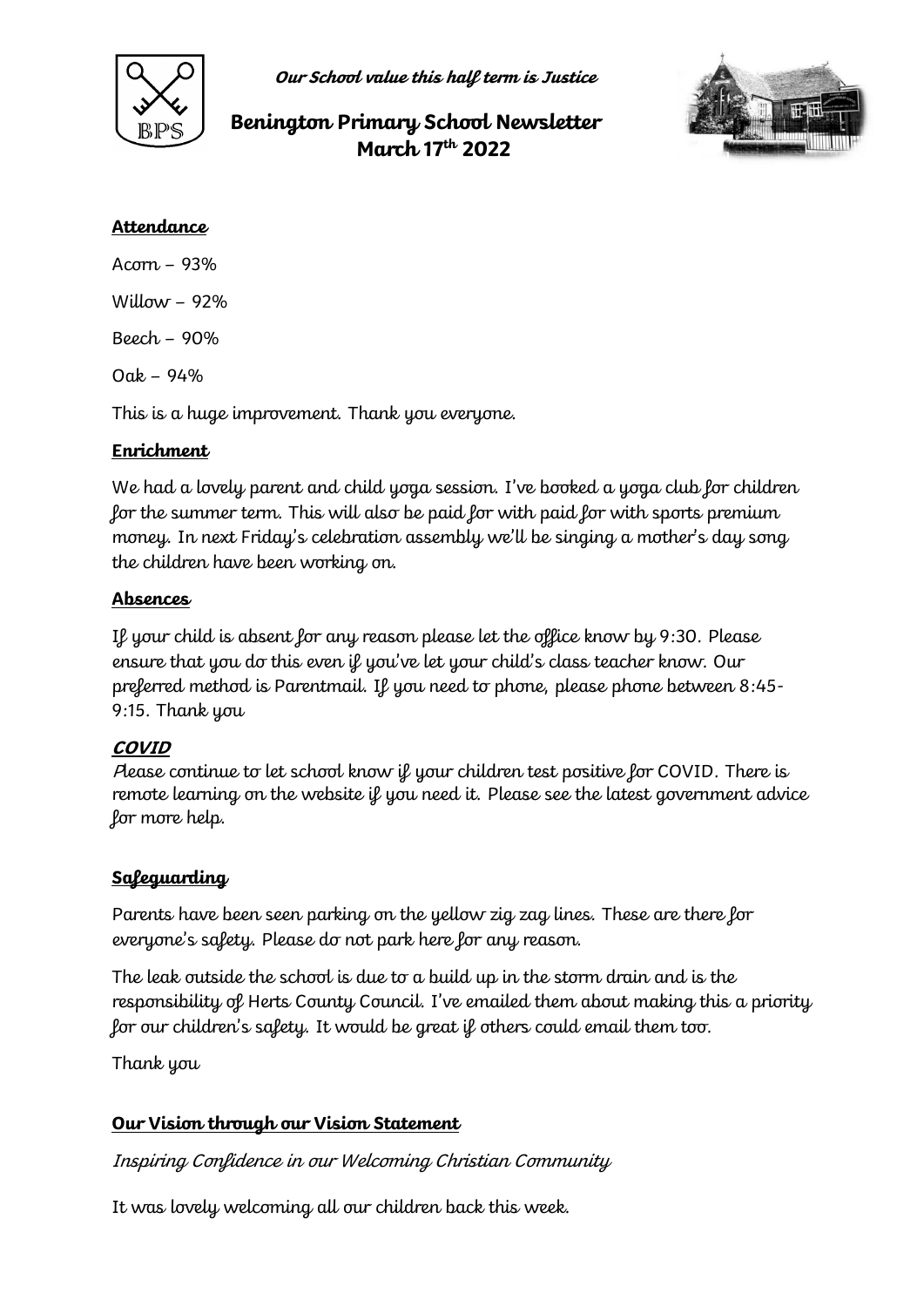| Date     | Time      | Event                         |
|----------|-----------|-------------------------------|
| 25.03.22 | Morning   | Mother's Day Secret's Room    |
|          |           | <b>FOBs</b>                   |
| 25.03.22 | 2:45      | Celebration Assembly          |
|          |           | All welcome                   |
| 27.03.22 | 11:00     | Choir singing in the church   |
| 31.03.22 | 8:00      | Easter Breakfast              |
|          |           | <b>FOBs</b>                   |
| 31.03.22 | 2:00      | Easter Service in Church      |
| 01.04.22 | 9:00      | Rock Steady Concert           |
|          |           | All welcome                   |
| 01.04.22 | 1:05      | Break up for Easter           |
|          |           |                               |
| 20.04.22 | 1:00      | Y3/4 Online Safety Marilyn    |
|          |           | <b>Hawes</b>                  |
|          | 2:00      | Y5/6 Online Safety Marilyn    |
|          |           | <b>Hawes</b>                  |
|          | 6:00      | Y7 and older children and     |
|          |           | parents Online Safety Marilyn |
|          |           | <b>Hawes</b>                  |
| 21.04.22 | All day   | Sikh workshop                 |
|          | 2:50      | Presentation to parents       |
| 22.04.22 | All day   | Beech Class Westmill Farm     |
|          |           | outdoor activities            |
| 27.04.22 | 2:45      | Oak Class Worship assembly    |
|          |           | all welcome                   |
| 28.04.22 | <b>PM</b> | Swimming starts for Beech     |
| 29.04.22 | 2:45      | Celebration Assembly          |
|          |           | All welcome                   |
| 09.05.22 | AΜ        | SATS starts for Oak Class     |
|          |           | 8:00 breakfast M-Th           |
| 11.05.22 | 2:45      | Acorn Class Worship assembly  |
|          |           | all welcome                   |
| 13.05.22 | 2:45      | Celebration Assembly          |
|          |           | All welcome                   |
| 18.05.22 | All day   | NSPCC Numeracy Day            |
| 25.05.22 | All day   | Oak Class - Wymondley Wood    |
| 27.05.22 | 2:45      | Celebration Assembly          |
|          |           | All welcome                   |
|          | 3:15      | Break up                      |

These are subject to change depending on current guidance.